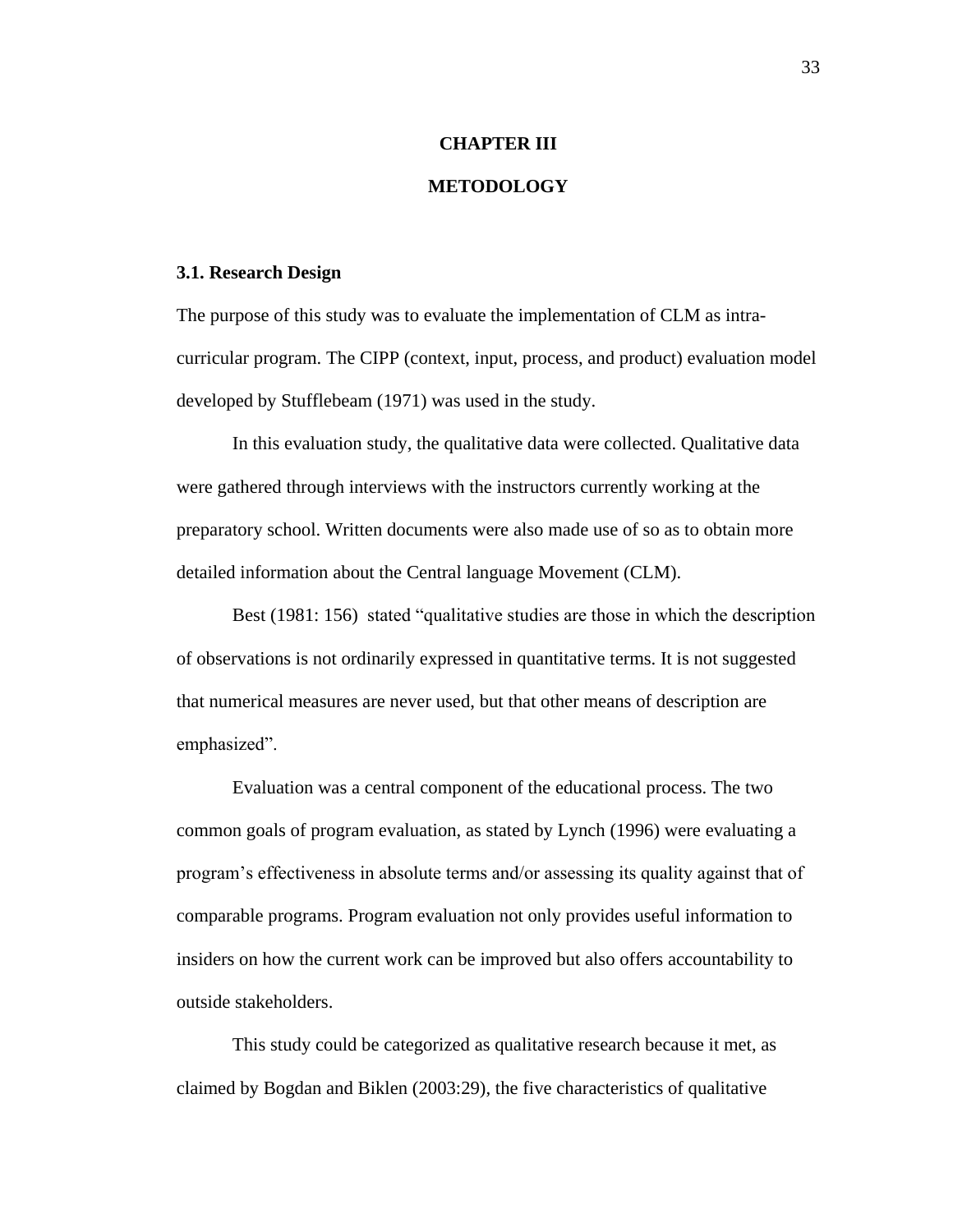research. They are, first, the study is naturalistic; it happens in the natural setting in which researcher was the key instrument. Second, the data collected were in the form of descriptive data. Third, it emphasizes mainly on the process. Fourth, the data were analyzed inductively. Finally, "meaning" were of essential concern to the study.

Evaluation studies designed to provide information on program impact to external agencies referred to as summative evaluations. State tests administered by states to assess performance on state standards was an example of information collected to support a summative evaluation. Summative evaluation findings were usually reported through formal written reports, usually coming together in a final report. Thus, evaluation research also offered the added benefit of keeping stakeholders informed and satisfied. Whether it's local, district, or state policy makers or parents of students with disabilities, lots of stakeholders will want to know whether the time and resources spent on your program were worth the effort. A well-designed, credible evaluation of your program can satisfy key stakeholders that successful programs should be continued, and that implementing similar programs may be beneficial. Of course, the best evaluation studies were those that combine both formative and summative assessments

This design was to fulfill goals of this study, describe the evaluation of the implementation of Central Language Movement as an intra-curricular program at SMP Muhammadiyah 4 Giri

# **1.2 Subjects of the Study**

The subjects of this study included a number of parties related to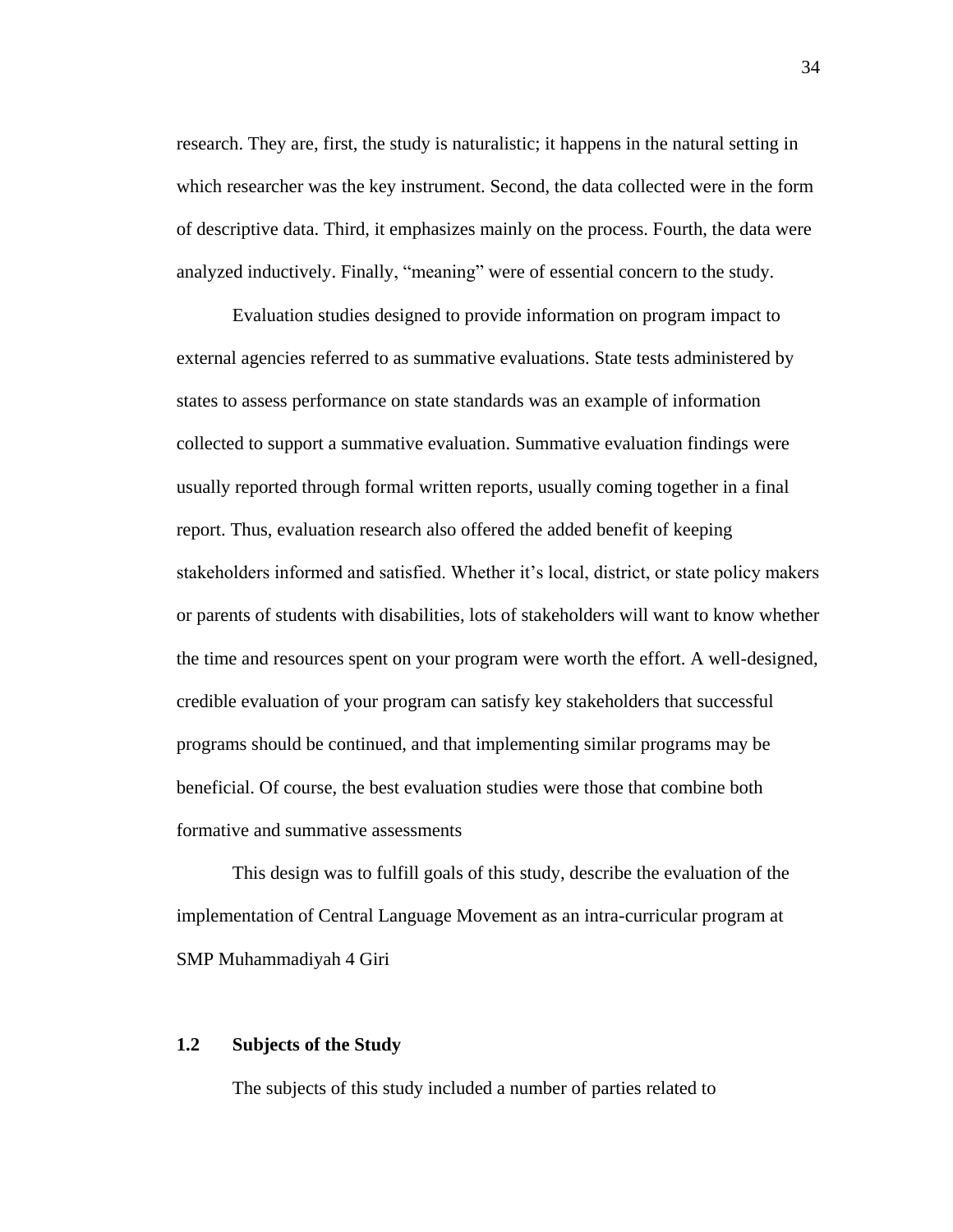implementation of CLM program in SMP Muhammadiyah 4 Giri. They were school principal of SMP Muhammadiyah 4 Giri who was the controller and the manager of every activities in the school, the CLM teachers as the instructor of the CLM program. There were 2 English teachers in SMP Muhammadiyah 4 Giri. Both of them are participate in CLM as the instructor of the program. The education backgrounds of those teachers were graduated from English education department, faculty of teacher training and education. The first English teacher has already taught in CLM since 7 years ago. The second teacher has already joined about 3 years ago. The third subject is the students of CLM program in  $7<sup>th</sup>$  grade. There are 2 classes, class A and B. The last subject is the CLM staffs who assisted the teacher in the daily activity of CLM. SMP Muhammadiyah 4 Giri was chosen because has the school program named CLM (Central Language Movement) that deals with speaking activity.

### **3.2.1 Criteria for CLM's staff**

For the CLM's staff criteria to be the respondent was in the 8th grade, have a good speaking skill includes good pronunciation, fluency, accuracy, etc. The other things that can be consideration to choose the respondent based on English teacher recommendation because English teachers are choose them to be CLM's staff so they know the ability of the CLM staff. The researcher made the criteria above because she would to got the clear response from the respondent.

### **3.2.2 Criteria for 7th grade students**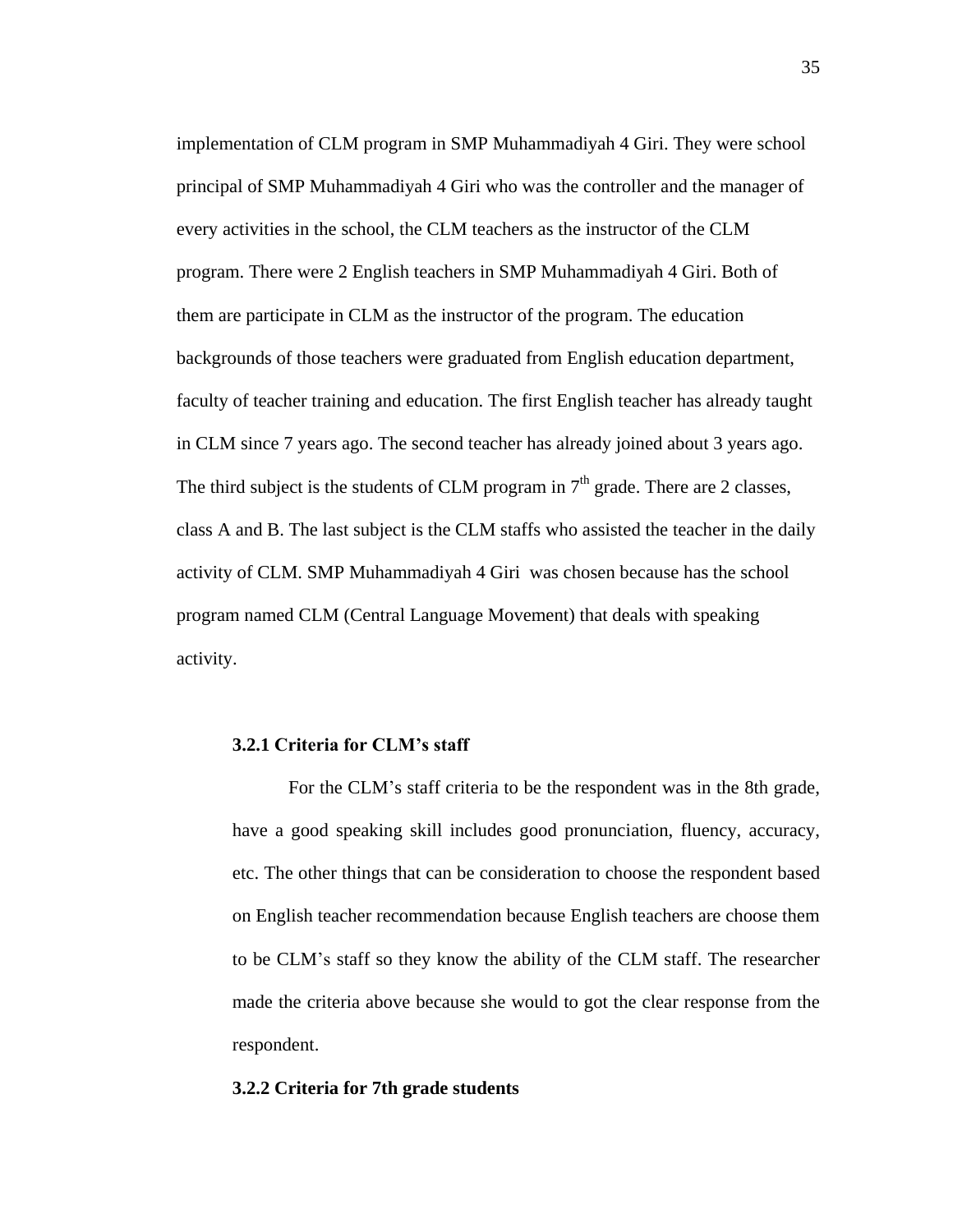For the 7th grade students criteria to be the respondent was having a high intelligent in English, have a good score in the CLM test result, active student in CLM program, and the last based on teacher recommendation. The researcher makes the criteria above because she would to got the clear response from the respondent.

### **3.3. Data collection**

# **3.3.1 Instrument**

The main instrument to collect data was the researcher herself. It was because the researcher was able to absorb all the information and sensitive to what happened in the field. Boglan and Biklen (2003:74) say that the qualitative research design required the researcher as the main instrument. In regard to the above statement, this study involved the researcher as the observer-as-participant, which meant that the researcher spent a limited amount of time observing group members and told members that they were being studied. The researcher was also helped by some other research tools gain the specific data, such as:

### **3.3.1.1 Observation**

One way to get the data was through observation. According to Ary et al (2002: 430) stated that "observation is the most basic method for obtaining data in qualitative research. It is a more global type of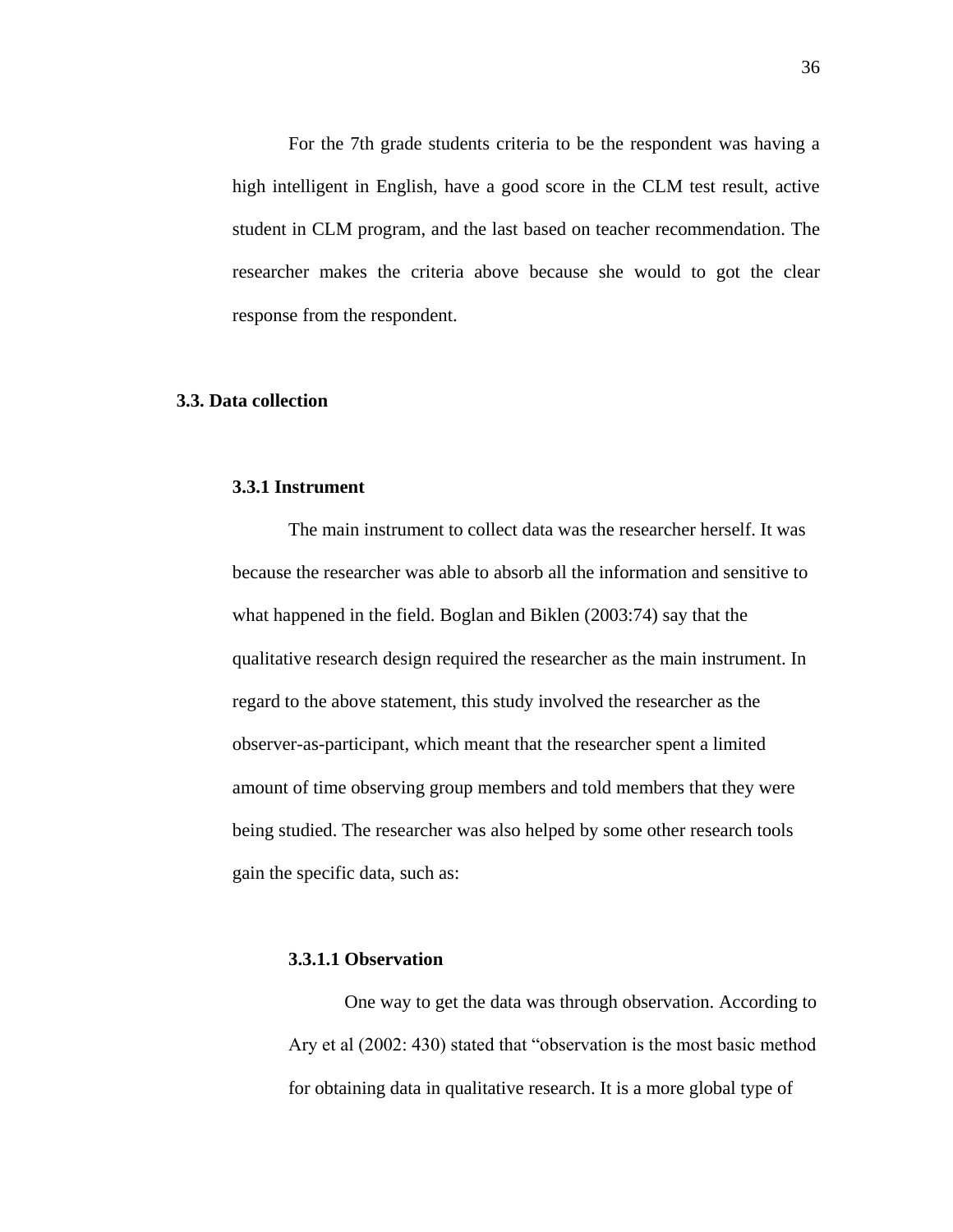observation than the systematic observation used in quantitative research<sup>"</sup>

The researcher observes directly in the classroom and field. Best (1981: 158) stated that "as a data-gathering device, direct observation may make an important contribution to descriptive research. Certain types of information can best be obtained through direct examination by the researcher. When the process is relatively simple, and may consist of classifying, measuring, or counting." Here, the researcher as nonparticipant observation. It means that the researcher was passive in the classroom and also in the field when they do the activity. She observed what the students have done in CLM activities. Ary (2002: 430) stated that " …the researcher observes without participating or taking any activity part in the situation."

In the observation as the data collection technique, there were many instruments that can be used. The researcher only used one instrument in the observation step, namely field note. The researcher used field not during the CLM activities in the classroom or field. A field note was written account of what the researcher heard, saw, and experienced during the process of data collection (Bogdan and Biklen, 1992:87). The use of field note was intended to record the real happening that took place during the activity of learning speaking process in CLM program. (See appendix 1)

This data collection process was done by the researcher three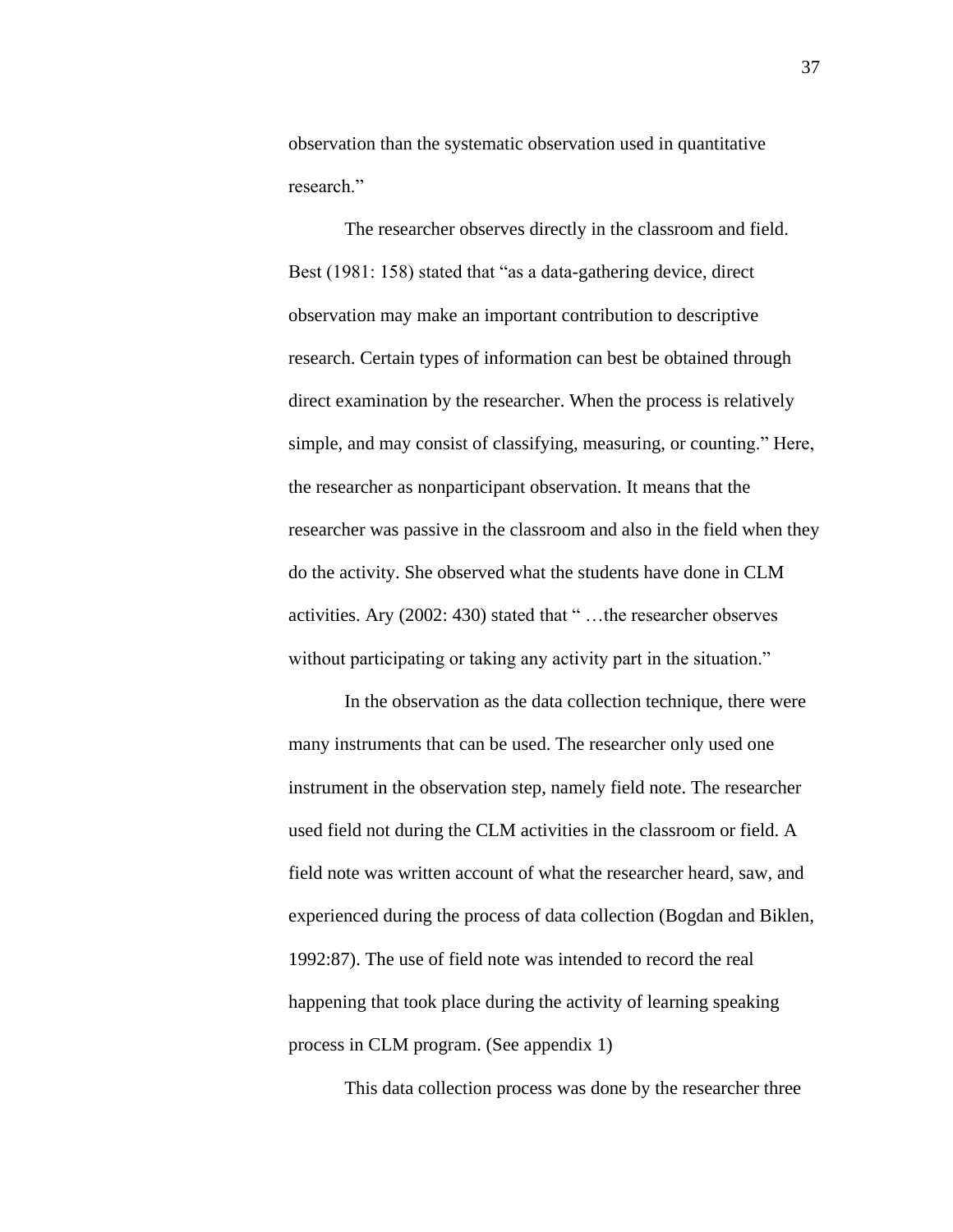times uses to describe evaluation through the implementation of Central Language Movement as an intra-curricular program at SMP Muhammadiyah 4 Giri.

### **3.3.1.2 Interview**

The second tool was interview. The researcher used interview to gain the data from the school principal, CLM teachers, CLM staff and students from 7 A and 7 B class who fulfill the criteria mentioned above. The researcher asked several questions to the school principal, teachers, and CLM staffs and students who fulfill the criteria, as participants about the information through the real practice and the implementation of Central Language Movement as an intra-curricular program at SMP Muhammadiyah 4 Giri. Best (1981: 164) stated that "the interview is, in a sense, an oral questionnaire. Instead of writing the response, the subject or interviewee gives the needed information verbally in a face-to-face relationship". It meant that through interview the researcher will add to information from interviewee.

Best (1981: 165) also stated "through the interview technique" the researcher may stimulate the subject to greater insight into his or her own experiences, and thereby explore significant areas not anticipated in the original plan of investigation". The researcher can expect the interviewees to treat the question more seriously than in question and ambiguity or misunderstanding the question. During interview, the researcher and the responds have the opportunity to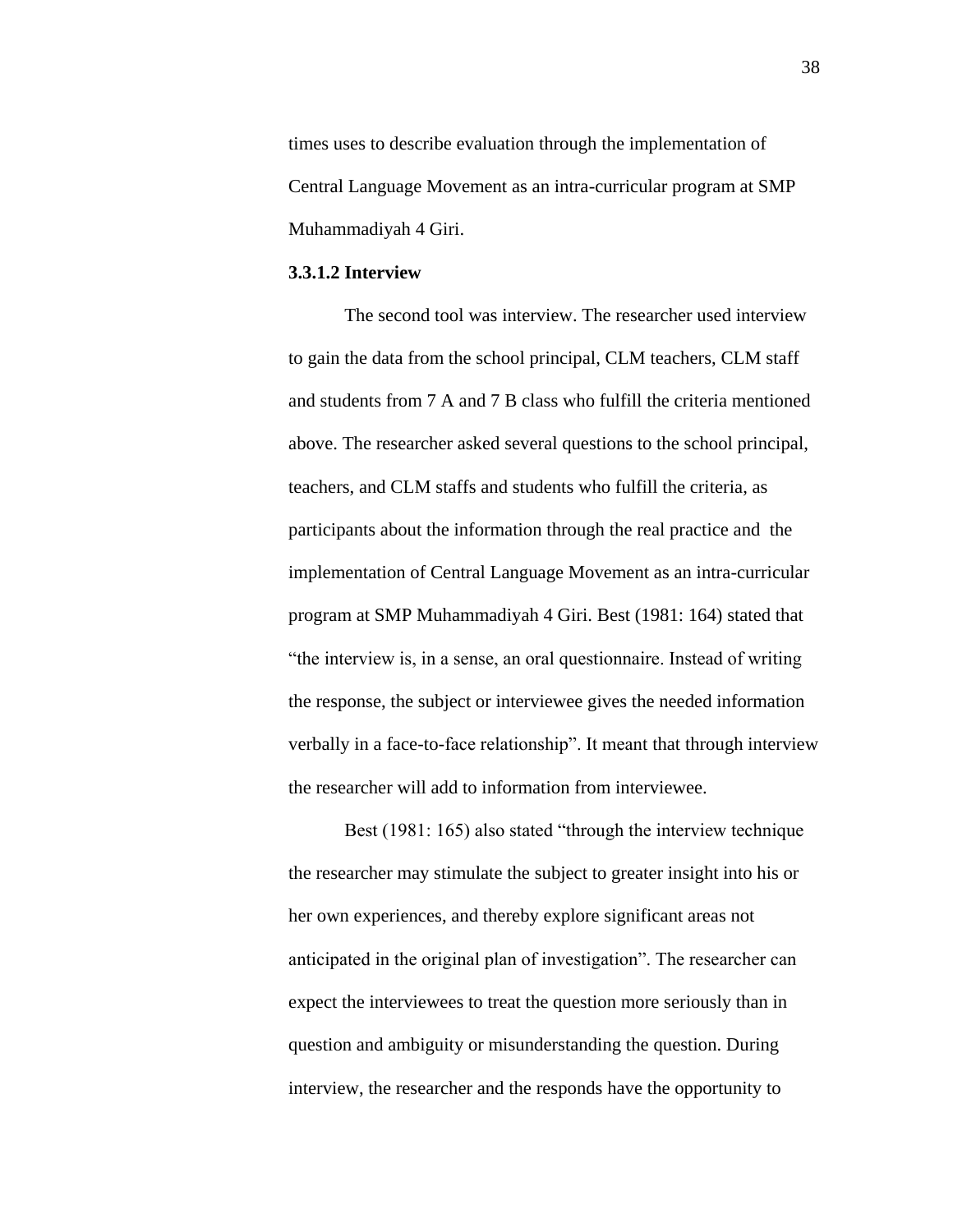asked more information about the information that needed through the CLM program. Therefore, the interviewees' answer gives the deeper information.

According to Best (1981: 165), "an open-form question, in which the subject is encouraged to answer in his or her own words at some length, is likely to provide a greater depth response". The teacher answer related to the research question by his or her own word.

For the type of the interview, the researcher uses semistructured interview because it is flexible. There are many researchers who use semi-structured. Nunan (1992: 149) stated that "the semistructured interview has found with many researchers, particularly those working within an interpretive research tradition". "In semistructured interview, the interviewer has a general idea of where he or she wants the interview to go, and what should come out of it, but does not enter the interview with a list of predetermined questions" (Nunan, 1992: 149). It means that the interviewer can improve his/her question within interview is going on.

There are three advantages of interview. Nunan (1992: 150) stated that:

"the advantage of the semi-structured interview are, in the first instance, that it gives the interviewee a degree of power and control over the course of the interview. Secondly, it gives the interviewer a great deal of flexibility. Finally, and most profoundly, this form of interview gives one privileged access to other people"s live".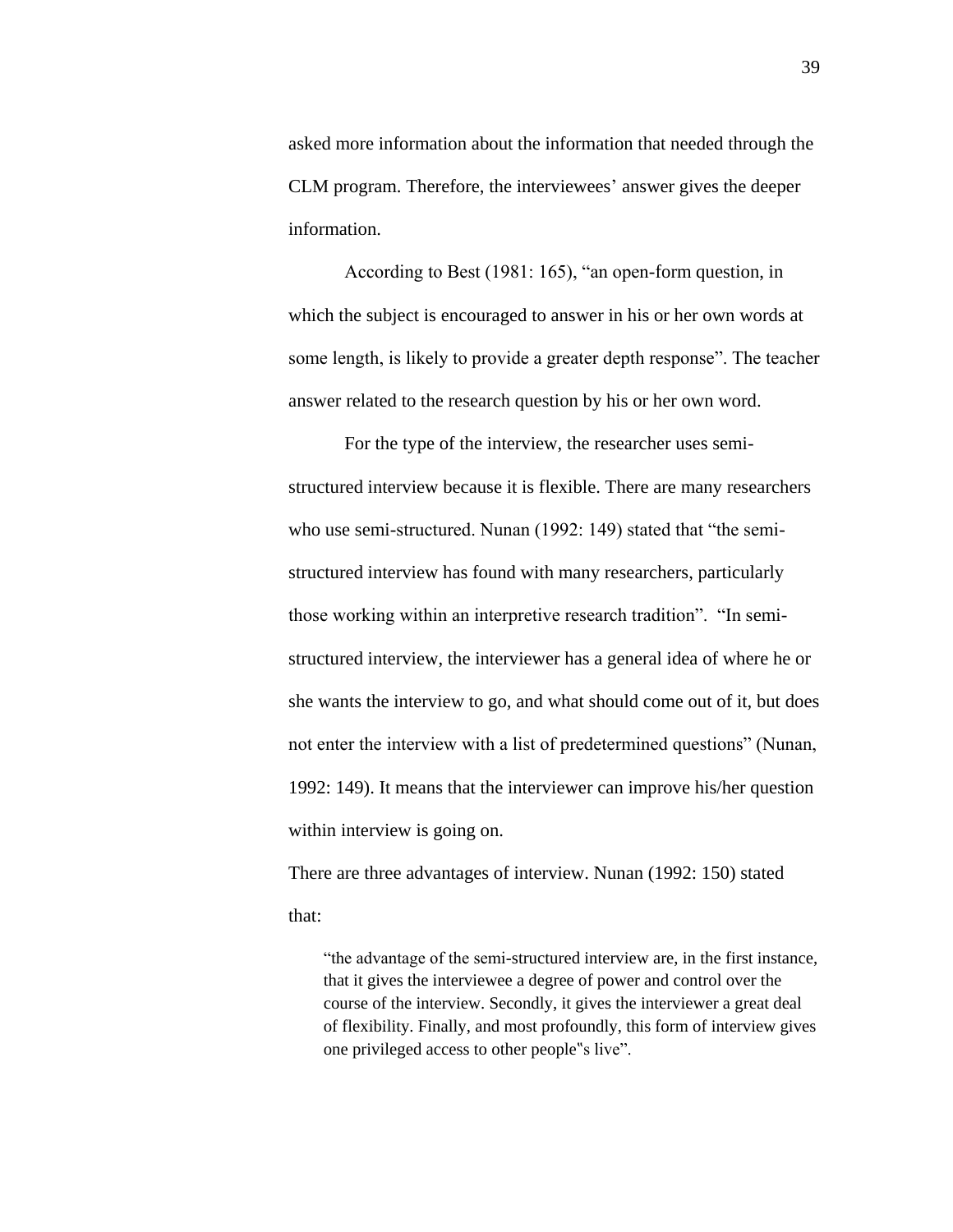The first interview was done with the school principal. It conducted based on interview guide (see Apendix 2) in order to knew the general information of the implementation of the CLM program and other important information. The second interview guide used to interview two English teacher in CLM program (see appendix 3) in order to knew about the real practice in the implementation of CLM. The third interview guide used to interview the three of CLM staff based on the criteria that researcher stated as the CLM staff criteria to be interviewed. The interview guide (see appendix 4) used to knew the general information about the implementation of CLM. The fourth interview guide uses to interview the four of students. The interview guide (see appendix 5) use to know the general information about the implementation of CLM based on the students perspective.

### **3.3.1.3 Document Analysis**

The CLM documents namely Technical System of Central Language Department were reviewed and analyzed to obtain data on different aspects of the language improvement that used in the description stage of the evaluation process.

## **3.4 Data Analysis**

According to Bogdan and Biklen (1992:153), data analysis was the process of systematically searching and arranging the result of the data collection. It is to make it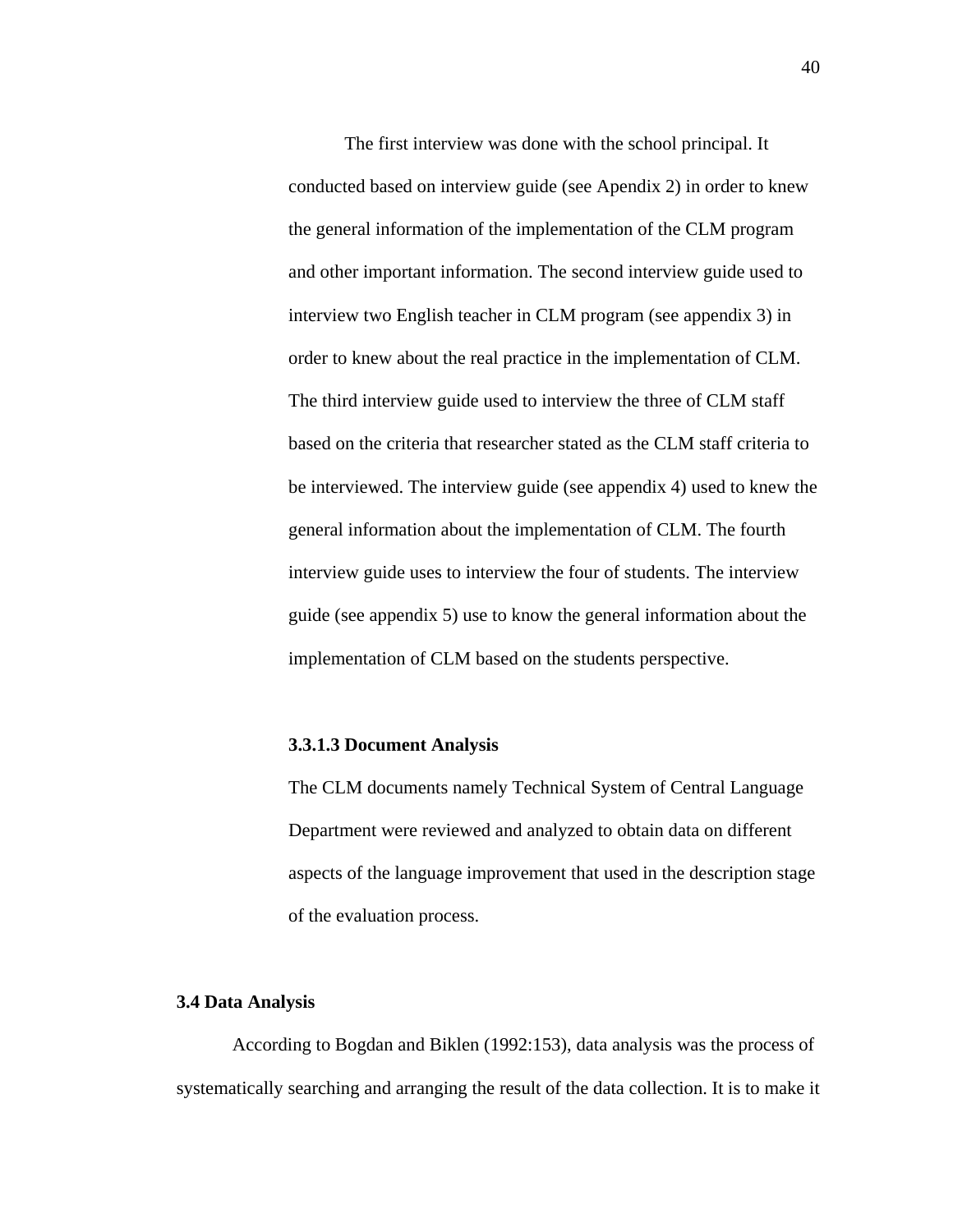easier for the researcher to understand and interpret the data. Miles and Huberman (1994:10) define data analysis, "as consisting of three concurrent flows of activity: (1) data reduction, (2) data display, and (3) conclusion drawing/verification". Here, the researcher also intended to apply the techniques of data analysis proposed by Miles and Huberman (1994) as follows:

### **3.4.1 Data reduction**

According to Miles and Huberman (1994), this activity done to reduce the data, only the data that relating formulated the problem will be taken. Therefore, data reduction in this research involves the process of selecting, transcribing, and arranging the raw data obtained from the data collection process. The process was done due to the excessive amount of data and intended to help the researcher to draw the conclusion. In selecting the data, the researcher only took the relevant data related to the researcher questions and discarded the irrelevant one. The researcher then organized and arranged the relevant data based on several topics in the research questions. In this section, first, the researcher was reduce the data in the field note includes praying time before the CLM activities in class begin and full transcript of activities in CLM. So, the researcher only took some verbal account into the researcher's field note.

## **3.4.2 Data Display**

Data display meant take the reduced data and displaying it in an